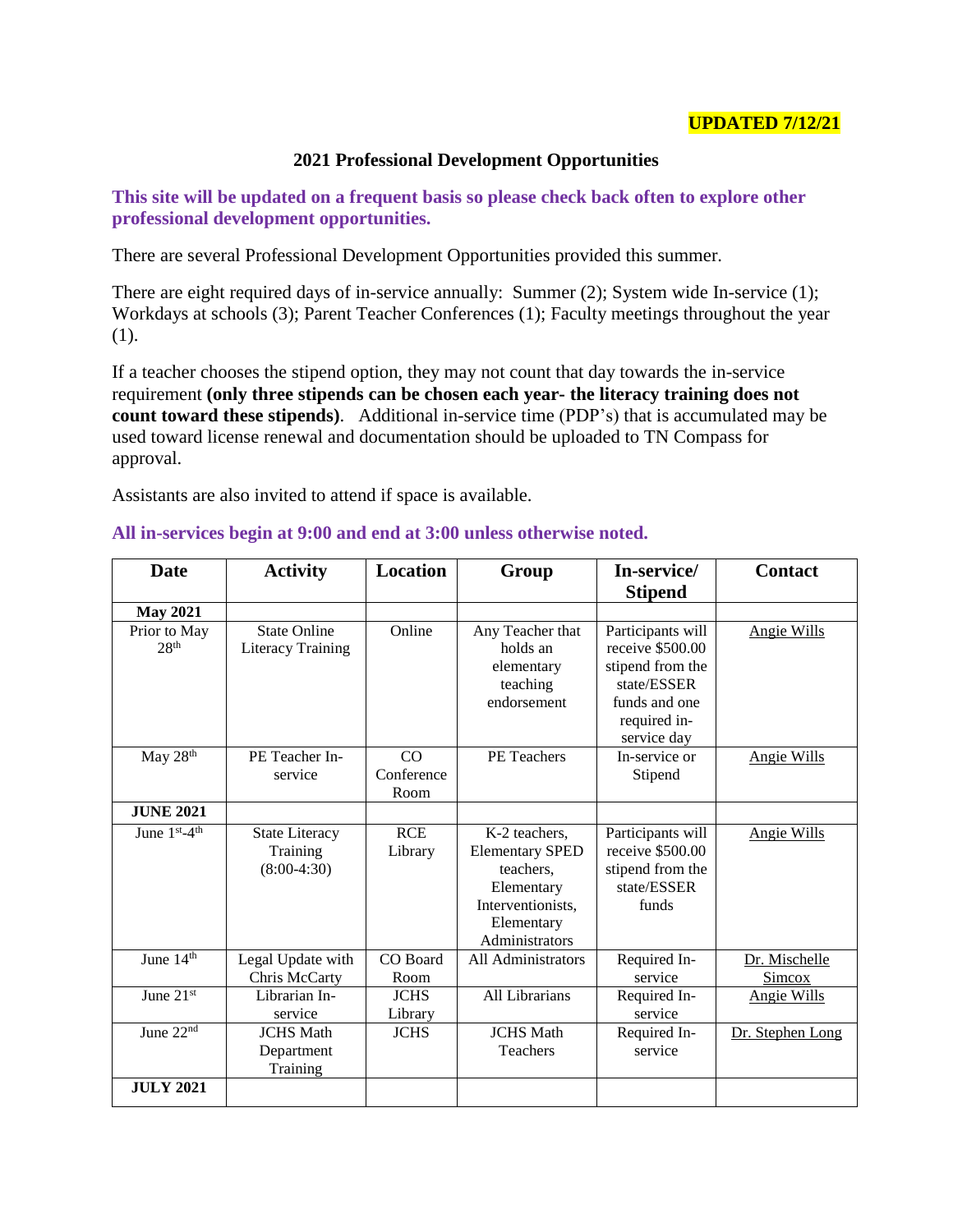| July 8 <sup>th</sup>                          | PreK-Head Start<br><b>Planning Day</b>                                                                                   | CO<br>Conference<br>Room       | All PreK/Head<br><b>Start Teachers</b> | Required In-<br>service         | Lorie Plank        |
|-----------------------------------------------|--------------------------------------------------------------------------------------------------------------------------|--------------------------------|----------------------------------------|---------------------------------|--------------------|
| July 8 <sup>th</sup>                          | Independent<br>Reading and Small<br>Groups presented<br>by Chanda Fenner                                                 | CO Board<br>Room               | Any K-6 Teacher                        | In-service or<br>Stipend        | <b>Angie Wills</b> |
| July 13th                                     | <b>ELA Vertical</b><br>Alignment<br>Planning                                                                             | <b>JCHS</b>                    | 7-12 ELA Teachers                      | Required In-<br>service         | Dr. Stephen Long   |
| July 13th                                     | *Cancelled*<br><b>Google Slides for</b><br>Interactive<br><b>Notebooks</b><br>Presented by<br><b>Ashlynn Tester</b>      | CO Board<br>Room               | <b>Any Teacher</b>                     | In-service or<br><b>Stipend</b> | <b>Angie Wills</b> |
| July 14th                                     | <b>Benchmark</b><br><b>Advance Virtual</b><br>Training                                                                   | On-line                        | Any Elementary<br>Teacher              | In-service or<br>Stipend        | <b>Angie Wills</b> |
| July $15th$                                   | Laurel SIP<br>Planning Day                                                                                               | CO Tech<br>Lab                 | <b>Laurel Teachers</b>                 | Required In-<br>service         | <b>Angie Wills</b> |
| July $19th$                                   | Kindergarten<br>Grade Level<br>Planning                                                                                  | CO Board<br>Room               | Kindergarten<br>Teachers               | Required In-<br>service         | <b>Angie Wills</b> |
| July 19th                                     | <b>Benchmark</b><br><b>Advance Training</b><br>K-2: 9-11:30<br>3-6: 12:30-3:00                                           | CO Small<br>Conference<br>Room | Any Elementary<br>Teacher              | In-service or<br>Stipend        | <b>Angie Wills</b> |
| July 19th                                     | RTI Interventionist<br>Training                                                                                          | CO<br>Conference<br>Room       | All RTI<br>Interventionists            | Required In-<br>service         | Dr. Emogene South  |
| July 22nd                                     | 4-6 Math, Science,<br>and SS Planning<br>Day                                                                             | CO Board<br>Room               | 4-6 Math Teachers                      | Required In-<br>service         | <b>Angie Wills</b> |
| July 21st and<br>22 <sup>nd</sup>             | Team Planning and<br>Content<br>Development                                                                              | <b>JCMS</b><br>Library         | <b>JCMS</b> Teachers                   | Required In-<br>service         | Dr. Stephen Long   |
| July $24^{\text{th}}$                         | <b>ETSU</b> Gilbreath<br>Literacy Council<br><b>Summer Virtual</b><br>Conference                                         | On-line                        | Any Elementary<br>Teacher              | In-service or<br>Stipend        | <b>Angie Wills</b> |
| July $26th$                                   | 2 <sup>nd</sup> Grade Planning<br>Day                                                                                    | CO Board<br>Room               | 2 <sup>nd</sup> Grade Teachers         | Required In-<br>service         | <b>Angie Wills</b> |
| July 27th                                     | 1 <sup>st</sup> Grade Planning<br>Day                                                                                    | CO Board<br>Room               | 1 <sup>st</sup> Grade Teachers         | Required In-<br>service         | <b>Angie Wills</b> |
| July 28 <sup>th</sup> and<br>29 <sup>th</sup> | Compliant and<br>Instructionally<br>Appropriate IEP's-<br>Presented by Dr.<br>Dawn Rowe,<br><b>ETSU</b><br>$(8:30-3:30)$ | CO Board<br>Room               | <b>SPED Teachers</b>                   | Required In-<br>service         | Paula Norton       |
| July 28th                                     | 3rd Grade Planning<br>Day                                                                                                | CO<br>Conference<br>Room       | 3rd Grade Teachers                     | Required In-<br>service         | <b>Angie Wills</b> |